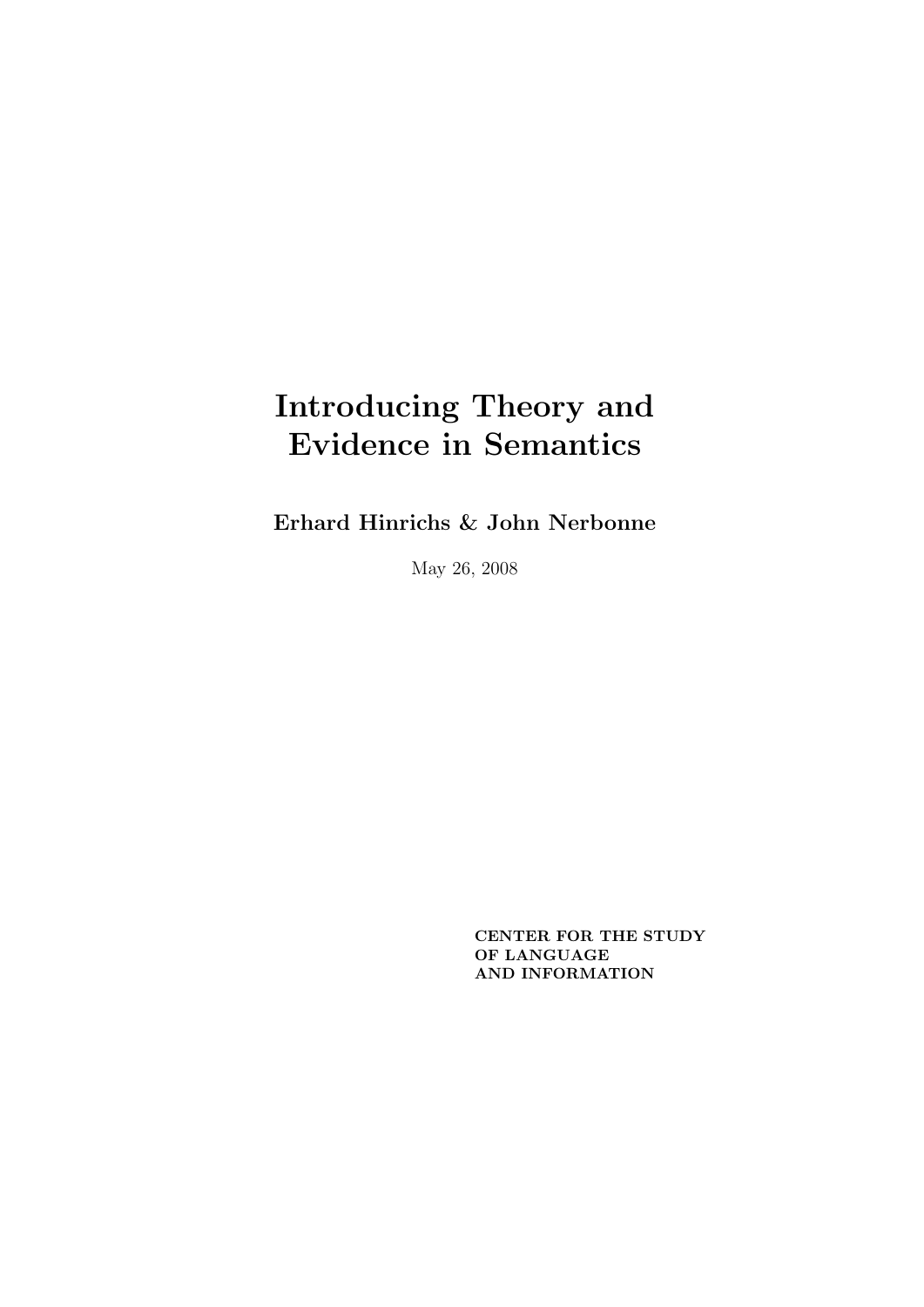## 1 The Occasion

This is a collection of papers from a one-day symposium, Theory and Evidence in Semantics, held on June 1, 2006 at the University of Groningen. The conference covered a good deal of ground semantically, and the present collection of papers reflects that range well, including papers on the syntax-semantics and morphology-semantics interfaces, computational forays experimenting with quantitative and application-driven approaches, and descriptive papers on problematic phenomena, including coordination, negative and collective predicates.

The broad range of topics addressed in this book will seem only appropriate if one recalls that the one-day symposium was held in honor of David Dowty, on the occasion of his sixtieth birthday. Dowty has been a far-ranging scholar in the field of linguistic semantics, and one of the most significant contributors to this field and to theoretical syntax. His well-received 1972 Texas dissertation on the temporal semantics of verbs (Dowty, 1972), supervised by Robert Wall and Emmon Bach, made some use of formal logic, but the succeeding years saw him whole-heartedly adopt the framework of logic and model-theory for his work in semantics, quickly making his mark in explorations of temporal reference and verbal aspect, culminating in the 1979 book Word Meaning and Montague Grammar (WMMG; Dowty 1979). Characteristically, the book was empirically ambitious, uniting analyses of inherent verbal aspect, the paradigms of tense and aspect variation, and various sorts of adverbial modification. Further, the WMMG analyses are spelled out in such complete semantic detail that attention to the syntax being interpreted follows naturally, earning the name 'grammar', and foreshadowing Dowty's later professional steps in which syntax figured

3

# 1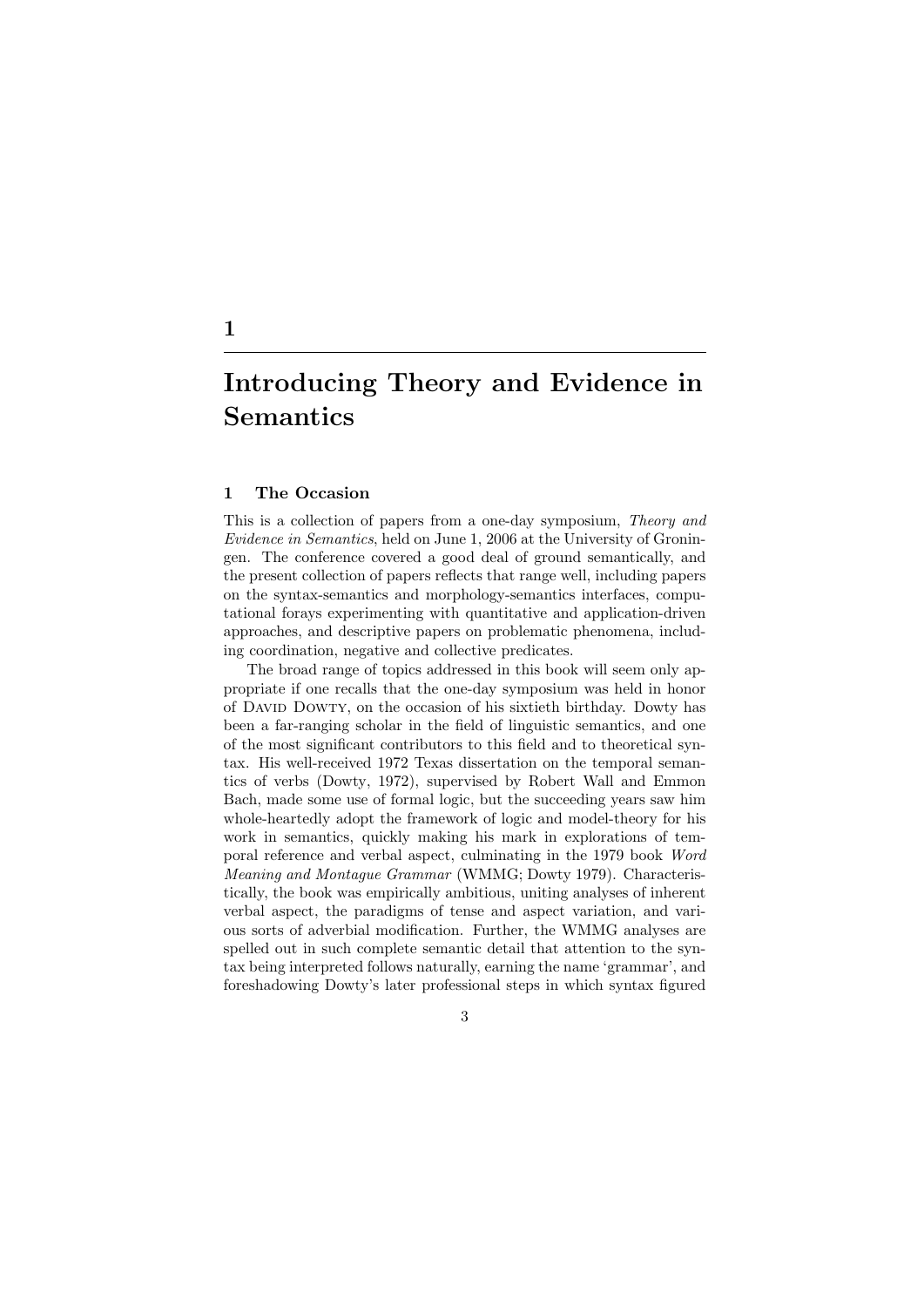prominently. But the book is likewise reflective, considering the cognitive implications of developing models of linguistic meaning in complex and powerful mathematical logics. In addition, the book was innovative in carrying the program of logic-based semantics from the domain of sentential semantics, in which it was beginning to enjoy success, to the domain of word (lexical) meaning, which researchers up till then regarded largely as the primitives on which the theory was to be built. Finally, WMMG was impressive for its attention to earlier scholarship in linguistic semantics, and for demonstrating how rewarding attention to more traditional work could be. If Dowty had written nothing else, the 1979 book would have assured him a place in scientific history.

Later, farther reaching, contributions confirm this assessment, even elaborating on some of WMMG's themes. The opportunity to extend logic-based semantic theories to lexical processes led to a number of specific empirical analyses of e.g. the relation between active and passive clauses (and active and passive verb forms), the functioning of quantificational adverbs, as well as to a number of influential theoretical conjectures concerning, inter alia, the nature of grammatical relations, the proper interaction of syntax and semantics, and the nature of thematic roles such as AGENT, THEME, etc., and the relation between deep, licensing grammatical relations and their concrete realizations.

Dowty has been very active professionally, touring, lecturing and appearing in summer schools frequently; serving as editor-in-chief of Linguistics and Philosophy, the leading journal in semantics, from 1988 until 1992, and also as associate editor of Language, the premier linguistics journal; and serving as chairman of the prominent Department of Linguistics of The Ohio State University for several years.

The foreword to a book in David Dowty's honor is a good place to note his professional contributions and, if we may, speculate on other aspects of Dowty's intellectual impact. For Dowty is known not only for creative and compelling linguistic analysis, but also for exacting empirical and scholarly standards. These standards have led him to frame his linguistic analyses in formalized grammars, grammars in principle capable of serving fairly directly in computational models. Dowty has always distrusted sloppiness and hand-waving, preferring pages of complicated, interacting definitions over the risk of equivocation, imprecision, and implicit appeal to intuition. This was, and still is, a minority stance in the larger field of grammatical analysis, where formalization and its required attention to detail in formulation is felt to distract research from the more profound questions. David Dowty's work is always concrete, detailed, and explicit. These standards have ensured respect for his work even among colleagues with whom he has disagreed.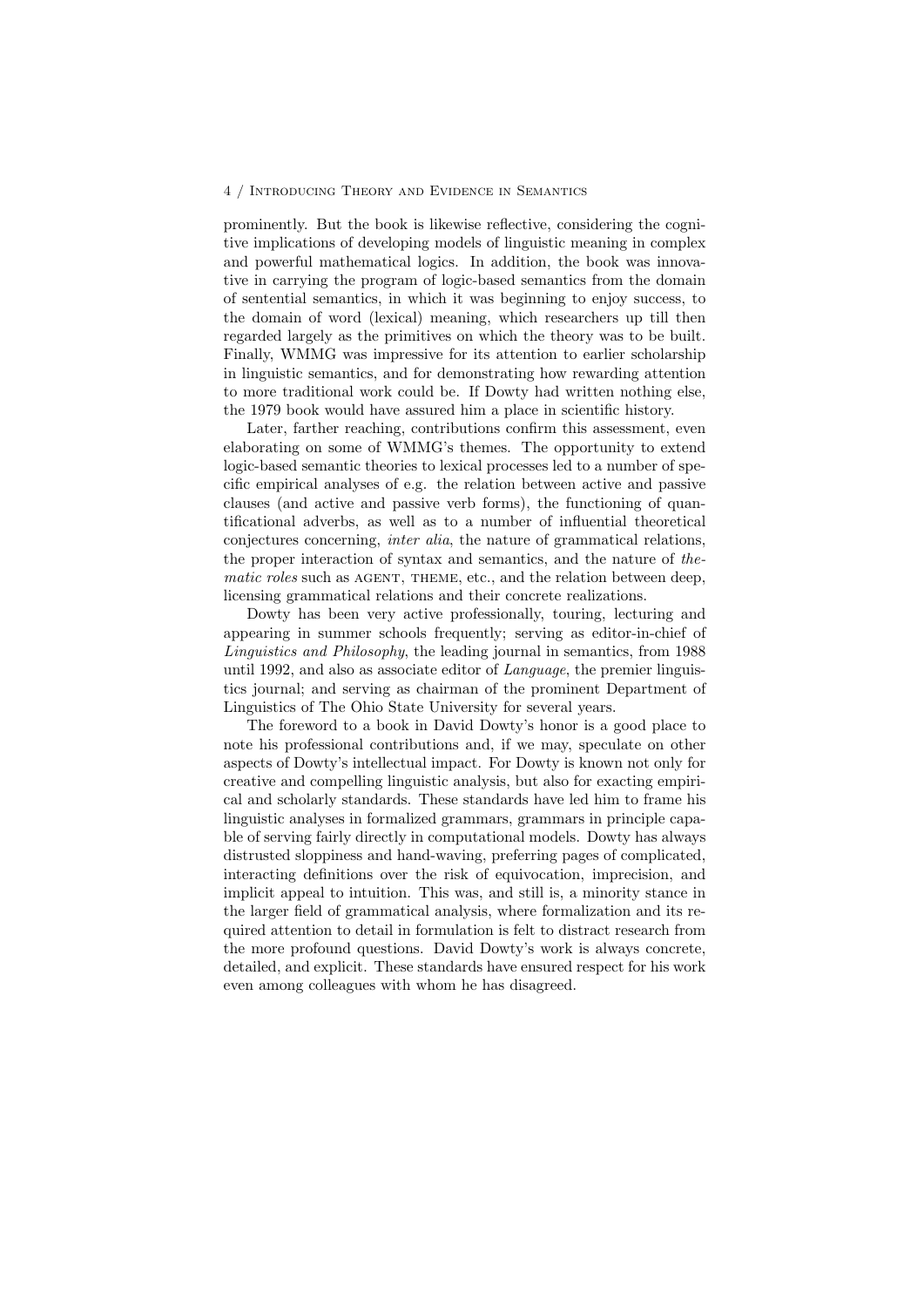### 2 The Papers

This section introduces the papers contributed to this volume. The discussion will relate the papers to different facets of David Dowty's research. For this reason, the order in which the papers will be introduced here differs from the book itself, where the authors appear in alphabetical order.

As we noted above, WMMG extended the program of logic-based semantics from the domain of sentential semantics, in which it was beginning to enjoy great success, to the domain of word (lexical) meanings. Gregory Stump's contribution to this volume, "Cells and Paradigms in Inflectional Semantics", may be seen to continue that ambitious program.

Stump is the originator of WORD-AND-PARADIGM MORPHOLOGY, also known as realizational morphology. While morpheme-based approaches develop rules for combining morphemes into inflected forms, or for generating inflected forms from stems, word-based morphology states generalizations that hold between the forms of inflectional paradigms. The approach generally focuses on the way in which a cell "realizes" the distinctions on which the paradigm is based. The theory is laid out in Stump (2001).

In the present paper Stump takes up the degree to which semantic distinctions in paradigms may be seen to be orthogonal. He formulates the SEMANTIC FACTORIZATION HYPOTHESIS (SFH), which requires, in brief, that paradigmatic distinctions—say between present and past tense—be realized by a single semantic operator, which, additionally, must be used in the paradigms of all the words in which the paradigmatic distinction exists—following the example of tense used above, in all the verbs in which there is a present and past tense distinction. Stump further assumes that paradigms must be morphosyntactically motivated, meaning that either morphological or syntactic correlates are sufficient grounds for postulating paradigmatic distinctions, but that a semantic distinction, by itself, constitutes insufficient grounds for postulating a paradigmatic distinction.

The Niger-Congo Twi verbal inflection system includes one verbal tense distinction between the recent and the remote past that is not consistently marked. The prefixes  $\hat{a}$ - and  $\hat{e}$ - are unexpectedly switched in the negative section of the verbal paradigm. Since there is no syntactic motivation for the distinction (just as there is none in English), and since paradigms must be morphosyntactically motivated, as noted above, the switch is a prima facie counterexample to the SFH. Stump examines several alternative avenues of analysis for this complicated data, but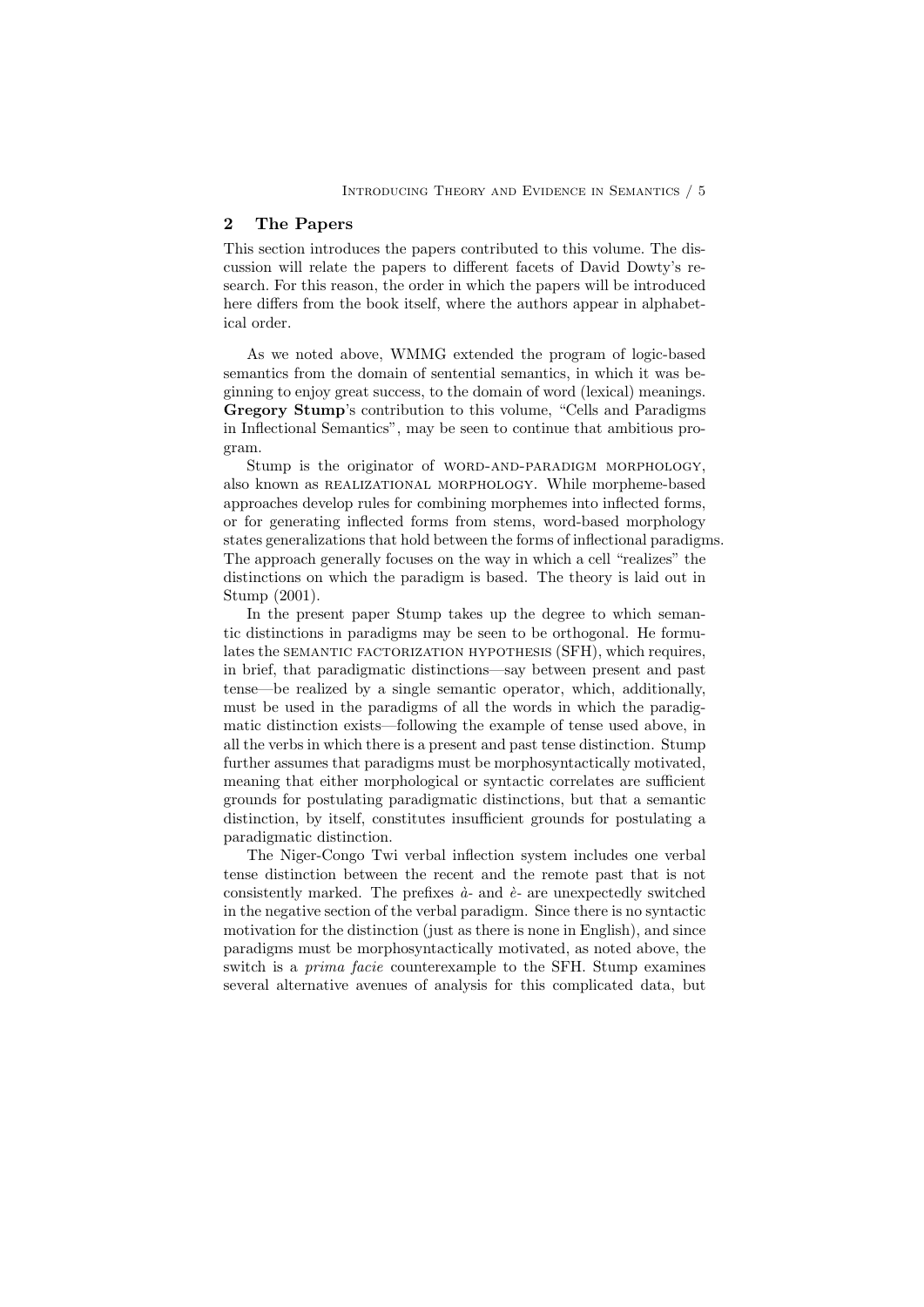finally concludes that the hypothesis is untenable.

Sanskrit distinguishes active and middle forms depending on whether an action is conducted for the benefit of the agent or for the benefit of someone else. But careful examination of this distinction across several stem classes suggests that the morphological distinction is not semantically constant, again in contradiction to the SFH. Instead, the interpretation of the middle inflectional marker depends on whether the given verb exhibits a distinction between active and middle. Stump notes that both sorts of counterexamples fall within the group of phenomena which Aronoff (1994) has called 'morphomes', phenomena whose only coherent construal is within a morphological component of grammar.

Jack Hoeksema's contribution to this volume, "The *swarm* alternation revisited", re-examines the construction underlying sentences such as (1), focusing on the use of the construction in Dutch, which adds an impersonal variant to the alternation in English. Both languages allow an alternative in which the bees is the subject ('The bees are swarming in the garden'):

- (1) a De tuin stikt van de bijen
	- b The garden chokes of the bees
	- c The garden is swarming with bees
	- d Het stikt in de tuin van de bijen

Hoeksema reports on a collection of 1250 of these sentences that he has gleaned from Dutch corpora, thereby adding further empirical foundation to the discussion of a theoretically interesting phenomenon. The data collection serves as the basis for comparison with the description given by David Dowty in " 'The garden swarms with bees' and the fallacy of 'argument alternation' " (Dowty, 2000). Dowty dubs his analysis the 'dynamic texture hypothesis' because the variant of the construction in which the garden is subject describes a situation in which there is a small and frequently repeated event that may be found more or less throughout the location, giving it a "dynamic texture".

Hoeksema emphasizes that the predicates he finds are all predicates of abundance, a point he strengthens via appeal to native-speaker intuition, noting that the constructions sound infelicitous in combination with "downtoning" adverbials such as a *bit* or *somewhat*. This leads him to hypothesize that we are dealing with a causative degree construction. In sentences such as (1d), the object of with, bees, causes the subject the garden to exhibit a high degree of a property, in this case presumably the property of appearing rather full. This construal explains why subjects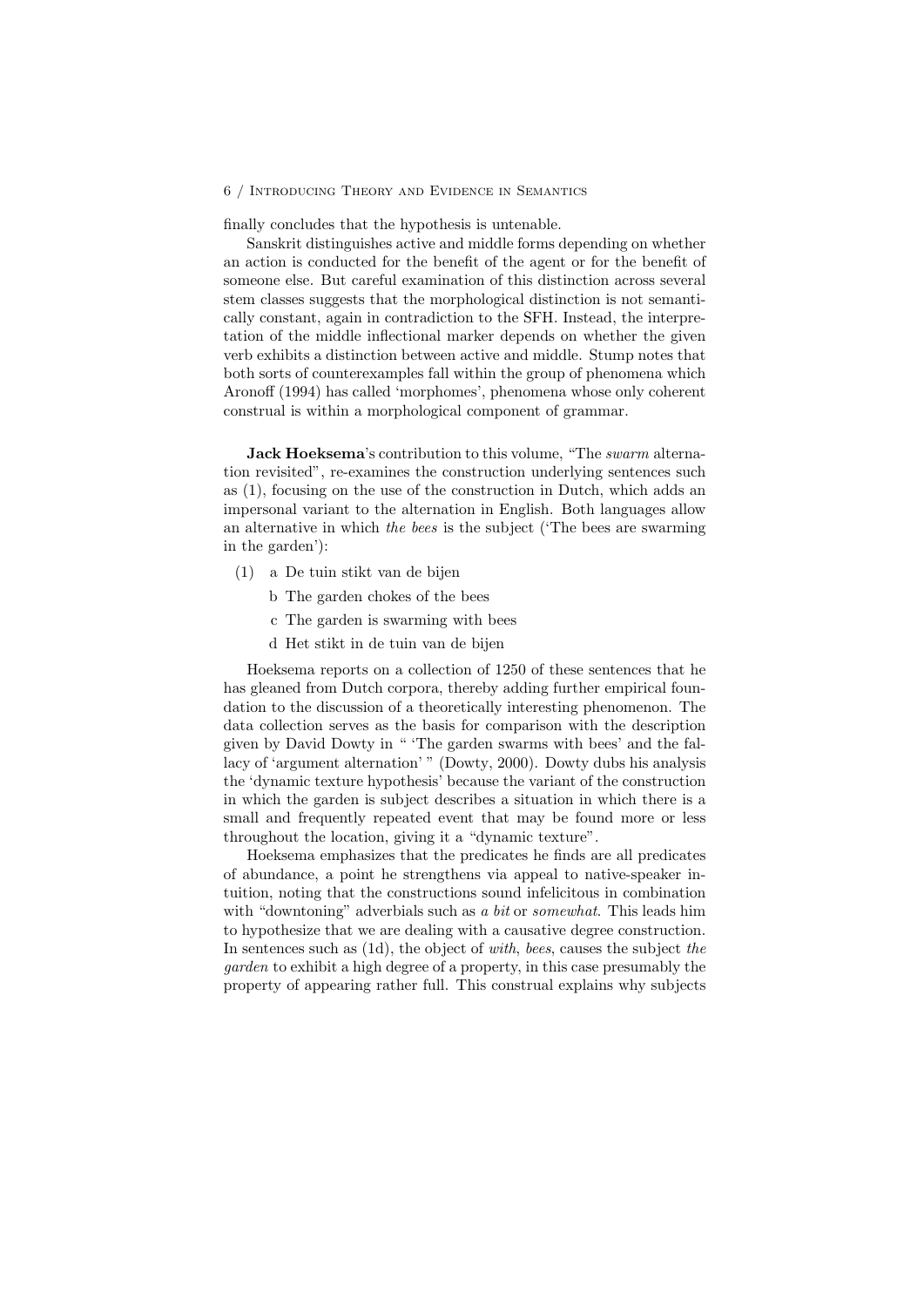need not denote locations, as in 'John was bristling with anger'. Interestingly, he likewise notes that the Dutch impersonal construction appears to be avoided when the otherwise personal subject is not locative.

Hoeksema discusses the fact that the objects of the preposition with in this construction are normally indefinite in English, a point which follows naturally from Dowty's hypothesis, with its emphasis on the frequently repeated events which make up the texture of the location. Hoeksema's Dutch examples, on the other hand, are frequently "fake definites" such as the one in the example above. (Note that there is no suggestion in the Dutch version of the sentence that one is reporting on a uniquely salient set of bees.) He does not add this to strengthen the case for his alternative, only to admonish that subtle, perhaps stylistic effects may rear their heads in corpus research of this type.

Craige Roberts' paper, "know-how: A Compositional Approach", is concerned with the know-how construction in English, i.e. with verbs that take infinitival question complements as in (2).

(2) Lingens doesn't know how to get out of the library.

Following Ryle (1949), Lewis (1979), and Abbott (2006), Roberts claims that knowing-how and knowing-that should not be treated on a par, as was recently proposed by Stanley and Williamson (2001), who provide propositional accounts for both constructions. Rather, Roberts agrees with Lewis that knowing-how, unlike knowing-that, crucially involves the property of self-ascription, i.e. attitudes de se. The paper presents a compositional semantic analysis of the know how to construction that draws on contributions from a number of authors: an account of to infinitival phrases due to Portner (1997), a semantics of indirect questions developed by Groenendijk and Stokhof (1997), and a semantics of infinitival questions as hypothetical, unsaturated, and appropriate actions in the sense of Dowty and Jacobson (1991). Roberts argues in detail that these accounts can be "assembled" in such a way that the stated requirements for the semantics of the know how to construction are met. Again drawing on the insights of Dowty and Jacobson (1991), Roberts argues that verbs which govern to infinitival phrases form a natural class of what she calls epistemically reflective predicates and that infinitival questions are unsaturated in the sense that they do not contain a phonologically null PRO subject. This latter assumption distinguishes Roberts' account from the analysis of Stanley and Williamson. As linguistic evidence in support of their propositional account of the know how to construction. Stanley and Williamson crucially assume that infinitival questions contain a PRO subject. By contrast, Roberts adopts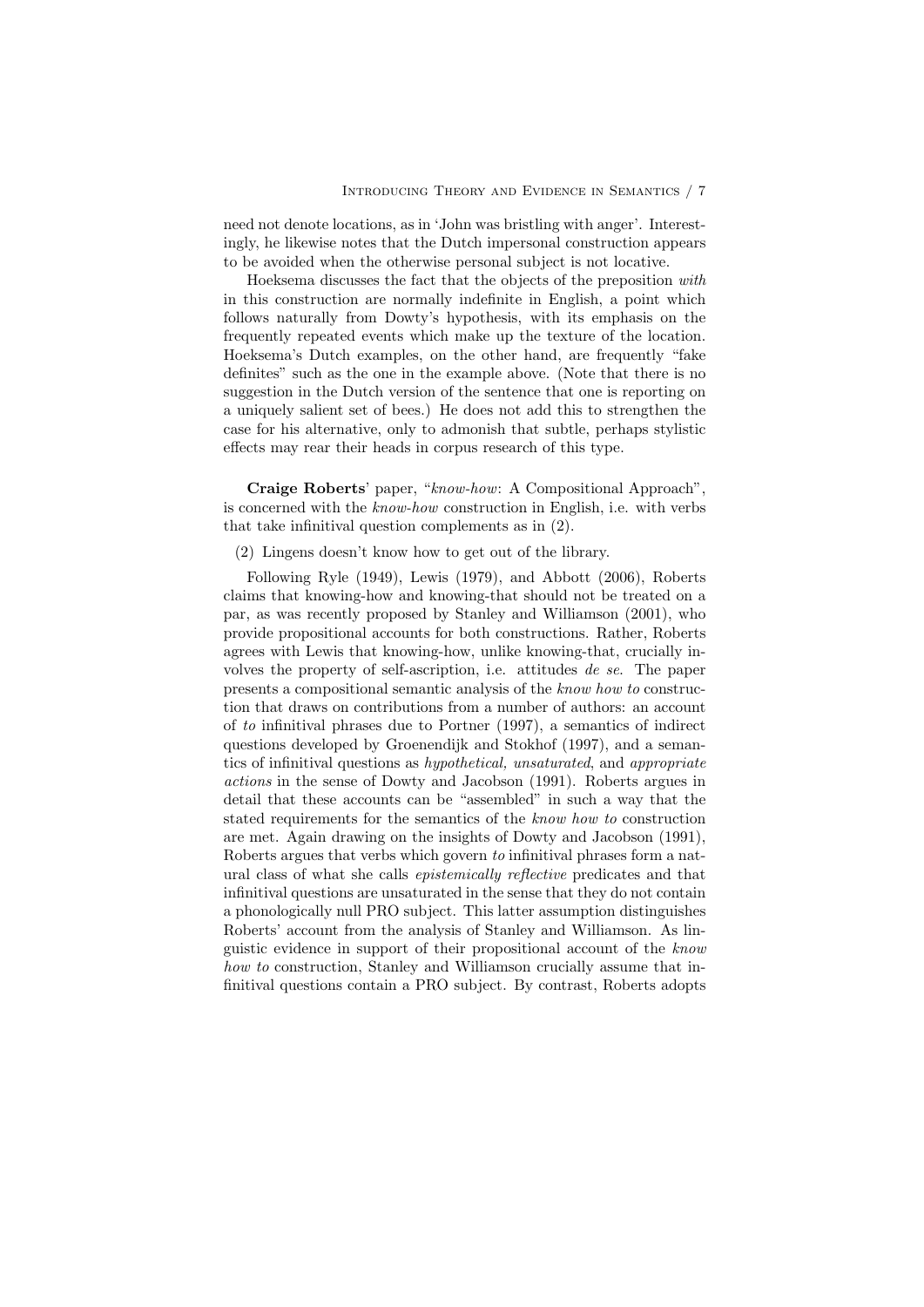and refines a theory of control, first proposed by Jackendoff (1972) and Dowty (1985), which relies on the lexical semantics of the matrix verb, but crucially not on any syntactic element, to determine the controller of the subjectless non-finite complement. On the basis of examples such as (3), Roberts argues that control cannot be determined by the lexical semantics of the verb alone.

- (3) a John asked Mary to mow the lawn.
	- b John asked Mary how to mow the lawn.

Roberts observes that ask subcategorizes either for an infinitival VP that denotes a goal, as in (3a), or for an infinitival question, as in (3b), with each choice of complement leading to distinct options for the entailed controller. In the case of (3a), the lexical semantics of the verb and the semantics of the infinitival VP together entail that the referent of the object NP is the one committed to perform the goal denoted by the infinitival VP. (3b), on the other hand, has either a generic interpretation or a subject control reading, but interestingly, no object control interpretation.

Roberts demonstrates that her compositional analysis is superior to Stanley and Williamson's analysis both in terms of descriptive adequacy and in terms of the principled and independent motivation of the various building blocks of the analyses involved.

The division of labor between semantics and pragmatics has been a long standing issue in linguistic theorizing. In his work on the nature of thematic roles (Dowty, 1991), on the swarm alternation (Dowty, 1991), and on the temporal interpretation of discourse (Dowty, 1986), David Dowty has addressed this question on a wide range of empirical facts. Manfred Krifka's contribution, "Approximate Interpretations of Number Words: A Case for Strategic Communication", provides a pragmatic account for why "round numbers" in measure terms (such as 100) receive an approximate interpretation, whereas numbers such as 103 have a more precise interpretation.

The paper is a follow-up to previous work by the same author (Krifka, 2002) where the pragmatics of measure terms was investigated within the framework of bidirectional OT. The present paper places the overall issue within the context of strategic communication, which can formally be modeled by game theoretic means. This route has been taken by several researchers from the bidirectional OT community (such as Benz, Dekker, Jaeger, and van Rooij) and is well-motivated both conceptually and empirically.

The present paper expands on Krifka's previous analysis by compar-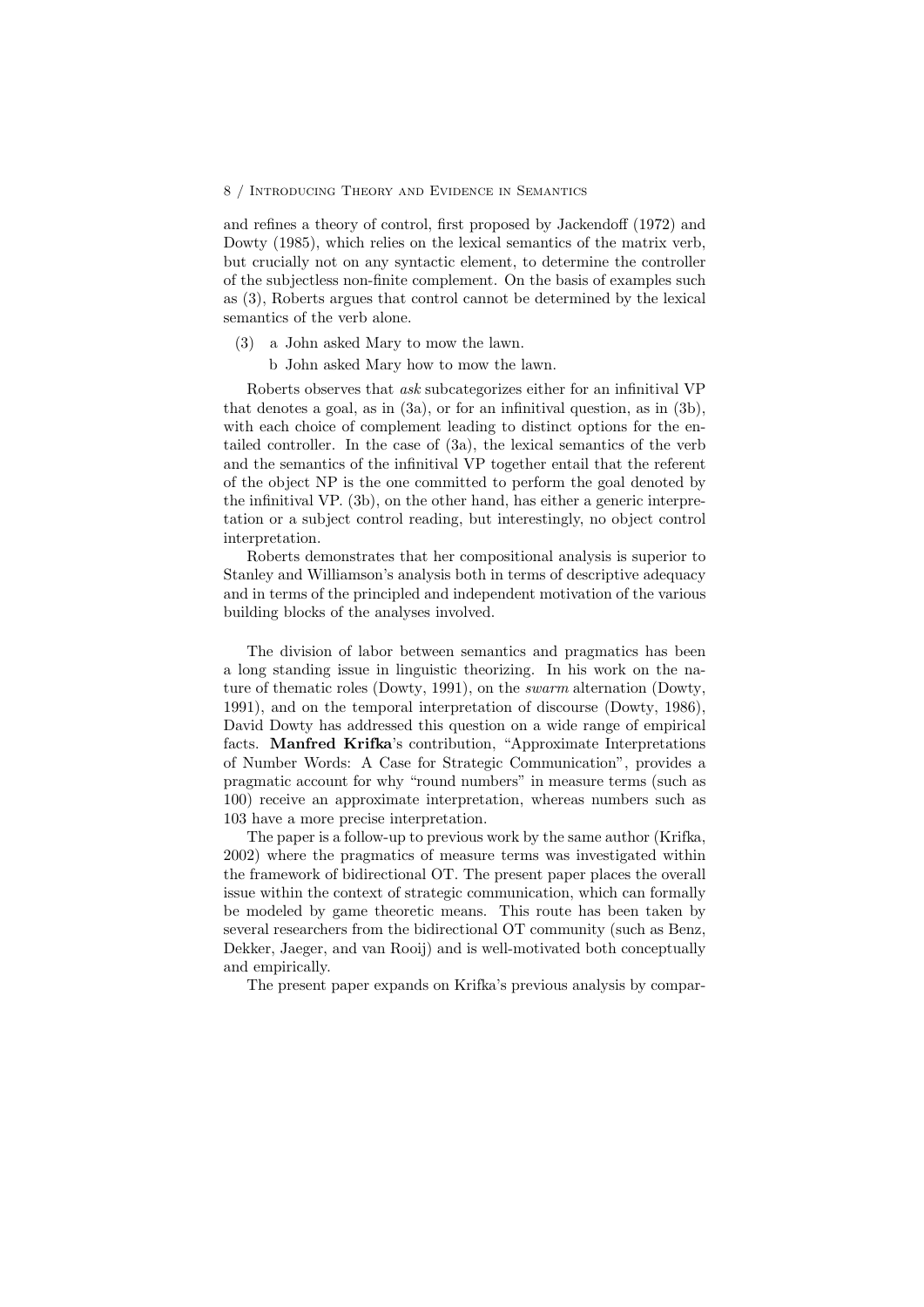ing not just expressions of different complexity, but also scales of different granularity. This solves some of the empirical problems that the previous analysis was faced with. The theory that is put forward makes use of scales that differ insofar as they are more or less fine-grained, and proposes a principle that a number expression is interpreted on the most coarse-grained scale that it occurs on. This principle can be motivated in a game-theoretic setting of strategic communication that factors in the overall likelihood of the message. The emerging theory is refined in various ways. In particular, it is shown that complexity of representations, rather than the complexity of expressions, is of crucial importance. The paper concludes with the discussion of some surprising facts about the influence that the number system of a language has on which numbers are actually expressed in that language.

In a number of very influential papers, David Dowty has shown how the framework of categorial grammar can offer elegant solutions to a wide variety of linguistic phenomena, including bound anaphora (Dowty, 2007), non-constituent conjunction (Dowty, 1988), and the treatment of grammatical relations (Dowty, 1982). Among the papers contained in this volume, the contributions by Pauline Jacobson, Chris Barker, and Neil Whitman relate most closely to this aspect of the Dowty oeuvre.

Chris Barker's paper, "Reconstruction as delayed evaluation", addresses the interaction of binding and quantification in examples such as (4).

(4) [Which of his<sub>i</sub> relatives] does everyone<sub>i</sub> love  $\cdot$ ?

Such examples violate the empirical generalization derived from weak crossover facts as in (5).

|  | $(5)$ a. Everyone <sub>i</sub> loves his <sub>i</sub> mother. | $\forall x.$ loves (mother x) x                     |
|--|---------------------------------------------------------------|-----------------------------------------------------|
|  | b. *His <sub>i</sub> mother loves everyone <sub>i</sub> .     | $\forall x.\mathbf{loves}\,x\,(\mathbf{mother}\,x)$ |

The contrast in (5) seems to suggest that a quantifier can bind a pronoun only if it linearly precedes it. In derivational theories of syntax, examples as in (4) have given rise to the idea that at some level of representation, (part of) the bracketed material is reconstructed in the gap position and then preceded by the binding quantifier.

The goal of Barker's paper is to show how a fully compositional account of scope and binding developed by Barker and Shan (2006) can naturally account for weak crossover and reconstruction effects without having to resort to movement or copying. The account assumes a categorial grammar with flexible type assignment and with two distinct modes of combination. Apart from the familiar forward and backward slash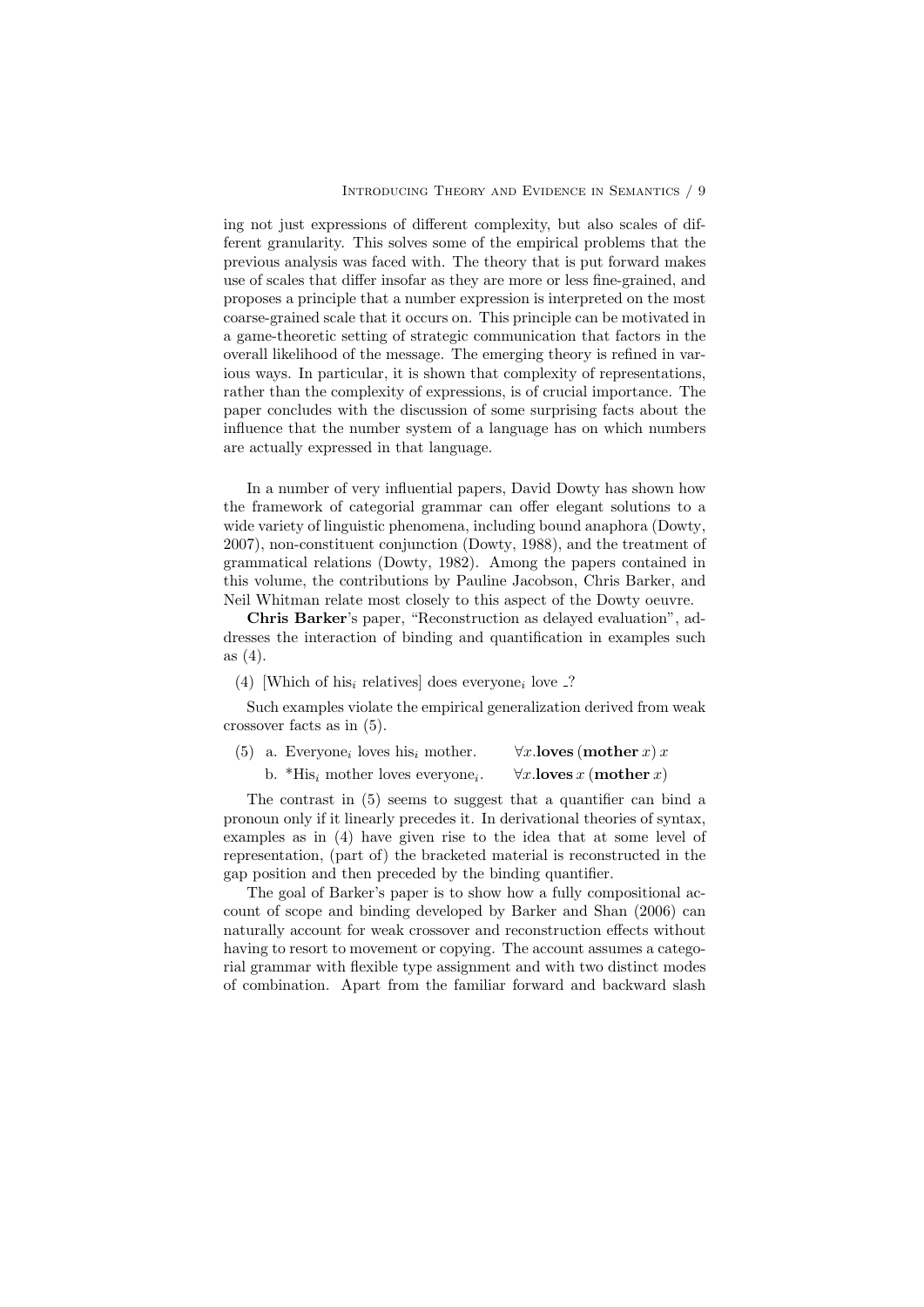modes, Barker makes use of the two continuation modes which lead to additional categories: the functional category  $A/B'$  (stands for: "A is missing a B, with B surrounding A") and  $B \Lambda'$  (stands for: "an A missing a B somewhere inside of A"). Informally speaking, the continuation mode allows a subexpression to combine with a context to form a larger expression, with the context either wrapping around  $(\pi)$  the subexpression or with the subexpression occurring inside  $(\%)$  the context.<sup>1</sup> Each mode of combination comes with its own set of rule schemata for syntactic and semantic combination. The combination rules for continuation operators together with type-shifting operation of Lift and Lower yield a general mechanism for scope taking of, e.g., quantifiers. Two additional continuation-mode operators  $\triangleright$  (with type-shifting operator Bind) and ? (with type-shifting operator Front) are introduced to account for pronominal binding and fronting of wh-phrases. Weak crossover and reconstruction, including functional answers for examples such as (4), can be derived in such a flexible type system if gaps, pronouns, and wh-words are treated as identity functions—an idea due to Jacobson (1999)—and as scope-taking elements—a proposal due to Dowty (2007).

Pauline Jacobson's paper, "Do Representations Matter or Do Meanings Matter: The Case of Antecedent Containment", raises one of the leading questions of semantic theorizing: the issue whether semantic interpretation crucially involves an intermediate level of semantic representations or whether semantic interpretation can be computed directly and without recourse to such an intermediary level representation. Jacobson considers cases of VP ellipsis that are referred to in the literature as antecedent contained deletion (ACD) and that have been frequently cited as key evidence in support of the view that semantic representations are crucial for semantic interpretation.

Jacobson contrasts two views of ACD and VP ellipsis: (i) the "standard view" that at least at the level of logical form (LF) there is actual linguistic material present in the ellipsis site of an elliptical VP such as Bill will in (6), and (ii) the alternative view that there is no material in the ellipsis site and that ellipsis is a case of anaphora, i.e. of reference to a property that is contextually salient in the discourse.

In particular, Jacobson discusses two related phenomena of antecedent containment that show parallel patterns of acceptability and that differ

<sup>(6)</sup> Mary voted for every candidate that Bill will.

<sup>&</sup>lt;sup>1</sup>The concept of a *continuation* originates in computer science, where it is used, inter alia, to define control operators and to model the differences in call-by-name and call-by-value evaluation regimes (Plotkin, 1975).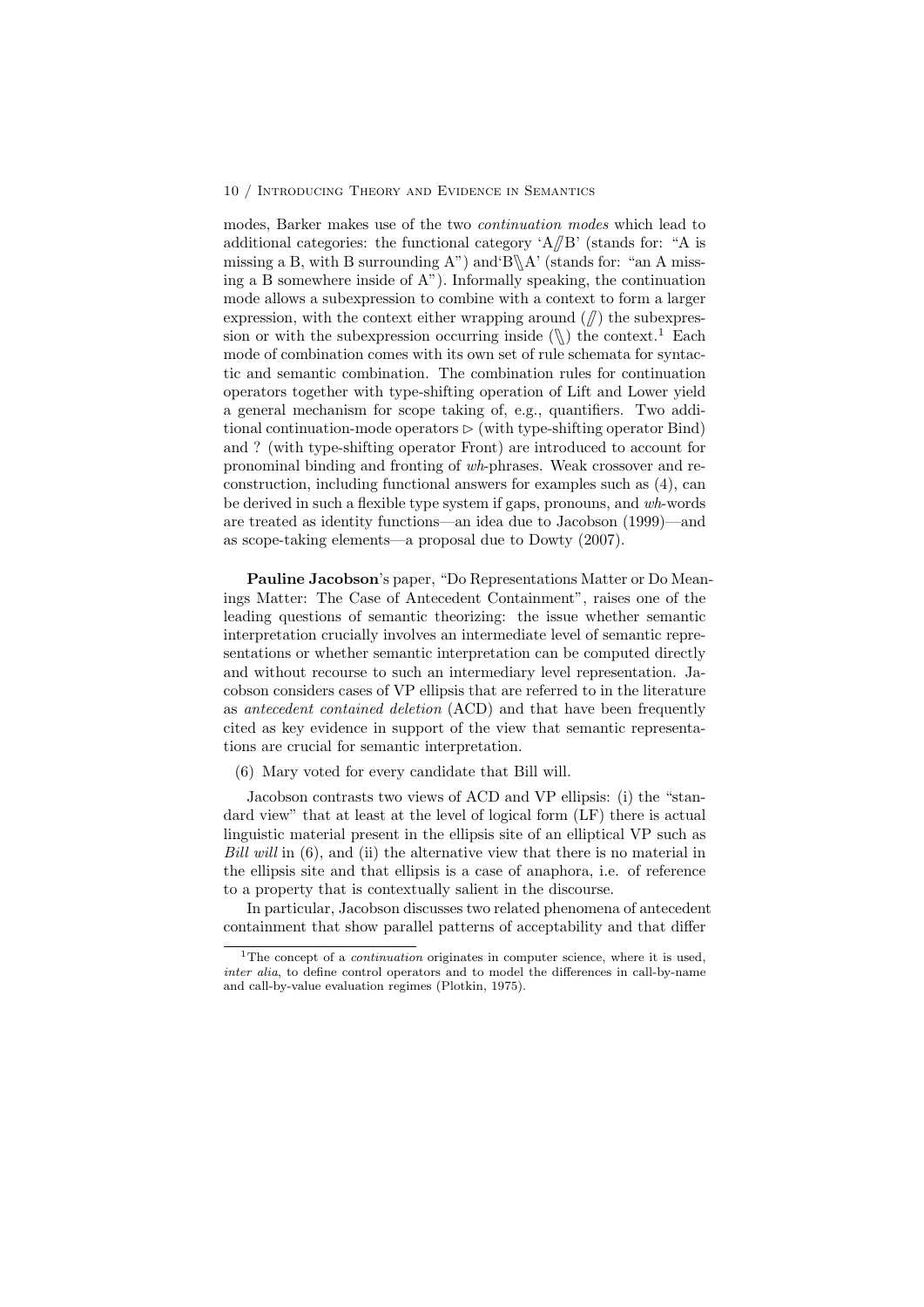as to whether the modifier also is present or absent.

- (7) a. Mary voted for every boy that BILL did vote for.
	- b. \*Mary voted for every boy who corresponds with a girl that BILL did vote for.
	- c. \*Mary voted for every girl who corresponds with a boy who lives next door to a boy that BILL did vote for.
- (8) a. Mary voted for every boy that BILL also voted for.
	- b. \*Mary voted for every boy who corresponds with a boy that BILL also voted for.
	- c. \*Mary voted for every boy who corresponds with a girl who lives next door to a boy that BILL also voted for.

Jacobson shows that, under the standard view, the analysis of examples such as (7) and (8) crucially involves the use of variables and representational constraints prohibiting the accidental reuse of variable names. In contrast to such a representational account, Jacobson shows that a directly compositional account can be cast in a variable-free semantics that does not make use of variables in the first place and thus can do without any representational constraints on the use of variables. The account is couched in the framework of Combinatory Categorial Grammar and builds on Jacobson's earlier work on variable-free semantics (Jacobson, 1999). The use of combinators makes it possible to compose meanings in such a way that they directly mirror syntactic composition.

In the present paper, Jacobson first develops such a variable-free, directly compositional account for (8a) and then shows how the contrasts in acceptability exhibited for (8) naturally fall out of such an account. In a second step, Jacobson shows how this analysis can be generalized to the patterns of acceptability for the ACD cases in (7).

Neil Whitman's piece "Right-Node Wrapping: Multimodal Categorial Grammar and the 'Friends in Low Places' Coordination" appears to describe a novel sort of construction, which he christens RIGHT-NODE WRAPPING. These coordinations have the form  $[A]$  conjunction  $B]$   $C$   $D$ and are understood as if the element C were distributed over both sides of the conjunction, while the element  $D$  is interpreted only with respect to the second conjunct. Whitman offers the following example from the Los Angeles Times, 16 Oct. 2003:

(9) The blast [upended] and [nearly sliced] a [...] Chevrolet in half

The bracketed phrases are the conjuncts A and B, a Chevrolet is the distributed object  $C$ , while the underscored in half is understood solely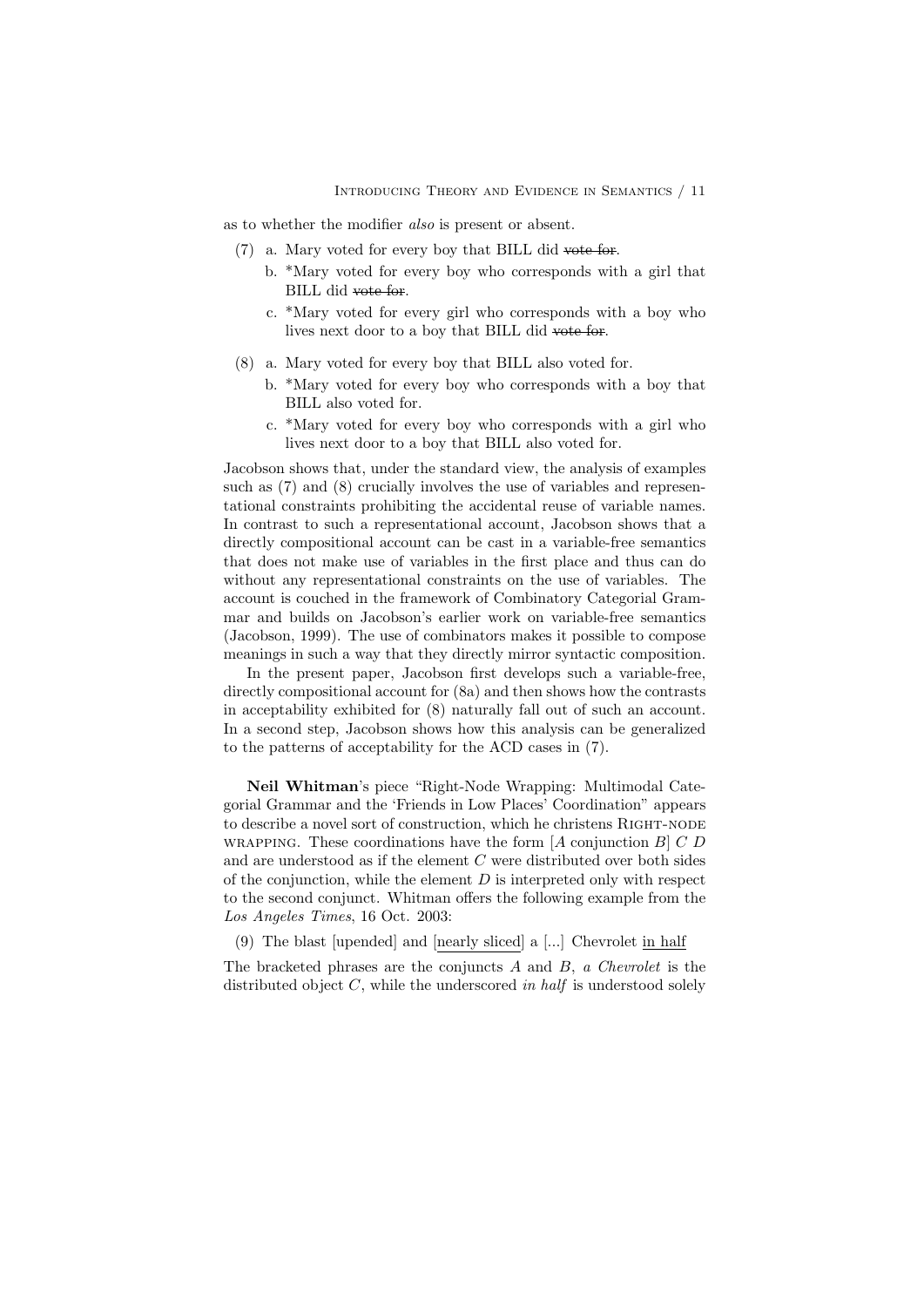in combination with the likewise underscored second verb sliced, and crucially not with the first conjunct upended. Whitman provides a long list of examples from actual use, demonstrating the existence of the construction, in spite of the suspicion which Whitman himself confesses to having felt when he first encountered it. Coordination has been studied intensively in several grammatical frameworks, and especially within categorial grammar, so that it is surprising to see a new sort of coordination discovered, even more so one which is readily instantiated in newspaper prose (and elsewhere).

Whitman's work is a clear continuation of other work on coordination in categorial grammar, most specifically work on non-constituent coordination, the earliest examples of which we are aware of being Dowty (1988) and Steedman (1985, 1990). Dowty (1988) based his account of non-constituent coordination on functional composition and type raising. In a sentence such as (10), the objects Mary and Bill are first raised from the type NP to the type (VP/NP)\VP which then compose leftwardly with the VP\VP-category adverbs yesterday and today:

### (10) John saw [Mary yesterday] and [Bill today]

This paves the way for straightforward cancellation with respect to the VP/NP transitive verb saw and the subject.

Whitman formalizes his analysis within multi-modal categorial grammar, using a Gentzen-style rule system with an accompanying semantics. It turns out that it is sufficient to add a single rule of "mixed associativity", which is assumed not to be universal, but rather specific for English. The author contrasts this with an alternative analysis which makes uses of a unary constructor. Although both analyses cover a good deal of the data, Whitman notes some overgeneration in both analyses, as well as undergeneration of data with respect to the first.

David Dowty's work has always been reflective about methodological issues, so it is only fitting that Peter Lasersohn picks up on the nature of the compositionality requirement, a subject Dowty devoted a lengthy paper to (Dowty, 2007). Lasersohn's piece, "Compositional Interpretation in Which the Meanings of Complex Expressions are not Computable from the Meanings of their Parts", examines the nature of the compositionality requirement on semantic interpretation, the requirement that the meaning of a complex expression be a function of the meaning of its parts. Lasersohn notes that the requirement that meanings be compositional is occasionally defended as if it amounted to the requirement that meanings of complex constituents be computable on the basis of the meanings of their parts. This sounds psychologically plausible—after all,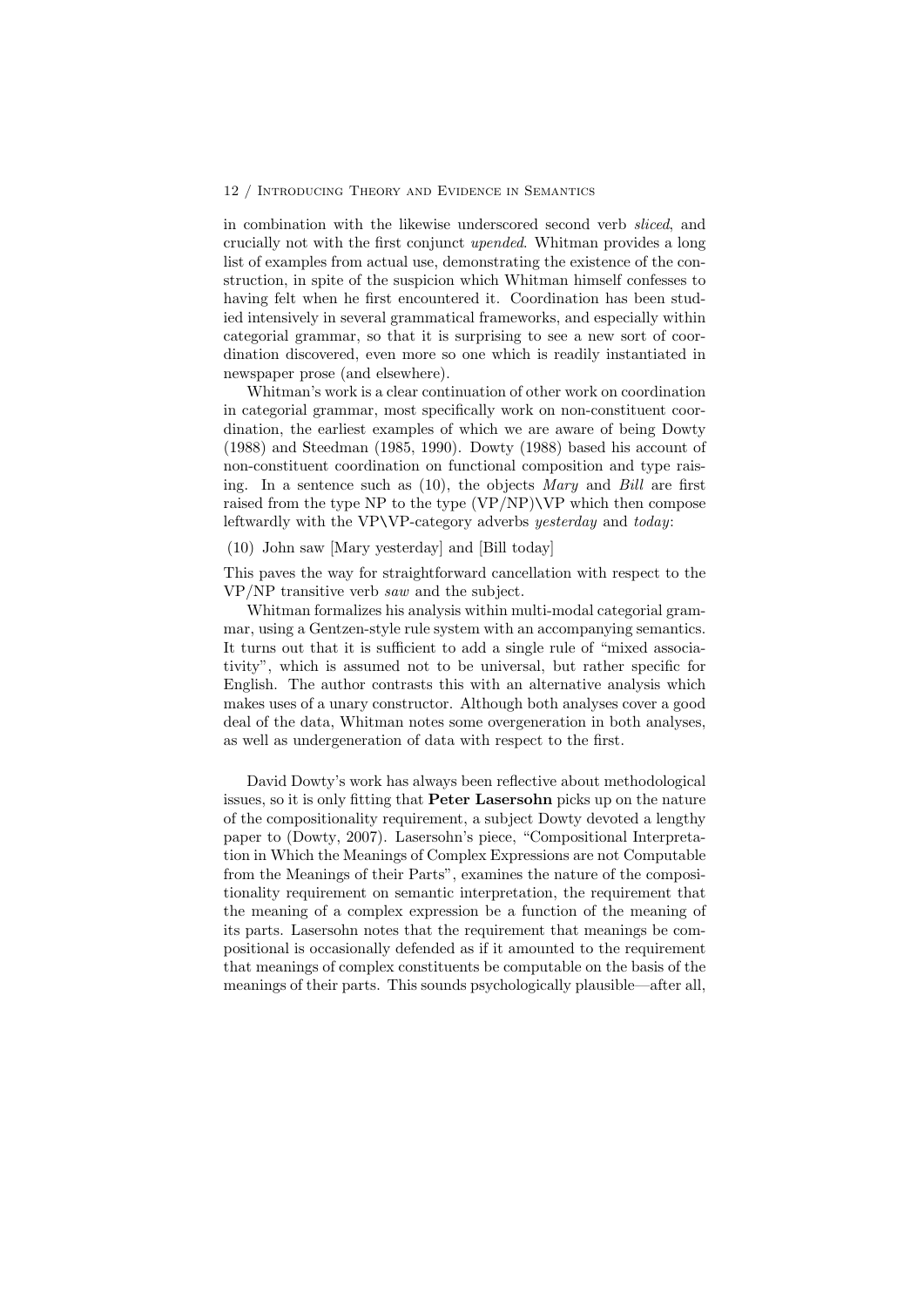one might ask, how else could speakers and hearers be able to use complex expressions which they have never heard if they cannot compute them effectively? They must have some way of computing the meanings of the complex expressions based on the meanings of their constituents. But, as Lasersohn notes, there is actually ample reason to favor the weaker requirement that there merely be a homomorphism from syntax to semantics, the formulation inherited from Frege and Montague. In this form the compositionality requirement guarantees the substitutability of expressions of the same meaning, salve veritate. Computability goes beyond this.

Janssen (1997) had earlier proved that compositional semantic mappings are available for a very wide range of semantically interpreted systems, and Zadrozny (1994) had noted earlier that the judicious use of pointwise defined functions, which in fact are used widely in linguistic semantics, while preserving compositionality in the homomorphic sense, allowed extremely counterintuitive mappings. As an example, he showed how the numerals might be defined in a left-branching grammar and nonetheless be interpreted compositionally. So it has long been clear that compositionality, taken by itself, is a fairly tolerant requirement.

But Lasersohn works from the other side, noting that there are non-computable functions which nonetheless might serve as the basis for semantic interpretation, even suggesting that human speakers and hearers may communicate using them as a basis. The core technical idea is straightforward: we begin with the certainty that there are nonrecursively enumerable sets. But then any function mapping one-to-one to this set will be non-computable, and mathematically, such one-toone functions must exist. To the extent that we include non-recursively enumerable sets in our domain of discourse, and we are assured that oneto-one functions exist mapping into them, we are operating with noncomputable predicates. The paper is valuable for showing how plausible it is that we indeed can do so. Lasersohn provides a simple example where we straightforwardly determine the truth value of a statement in a language talking about non-recursively enumerable sets.

This leads to a reflection about the nature of the compositionality requirement and to the argument that the familiar homomorphic requirement is on target, and to a rejection of the proposal that semantic operations be computable. Lasersohn notes inter alia that we are comfortable with the idea that we can determine the denotation of many complex expressions even without knowing the complete denotations of all their component constituents.

The papers by Hinrichs and Wunsch and by Nerbonne and Van de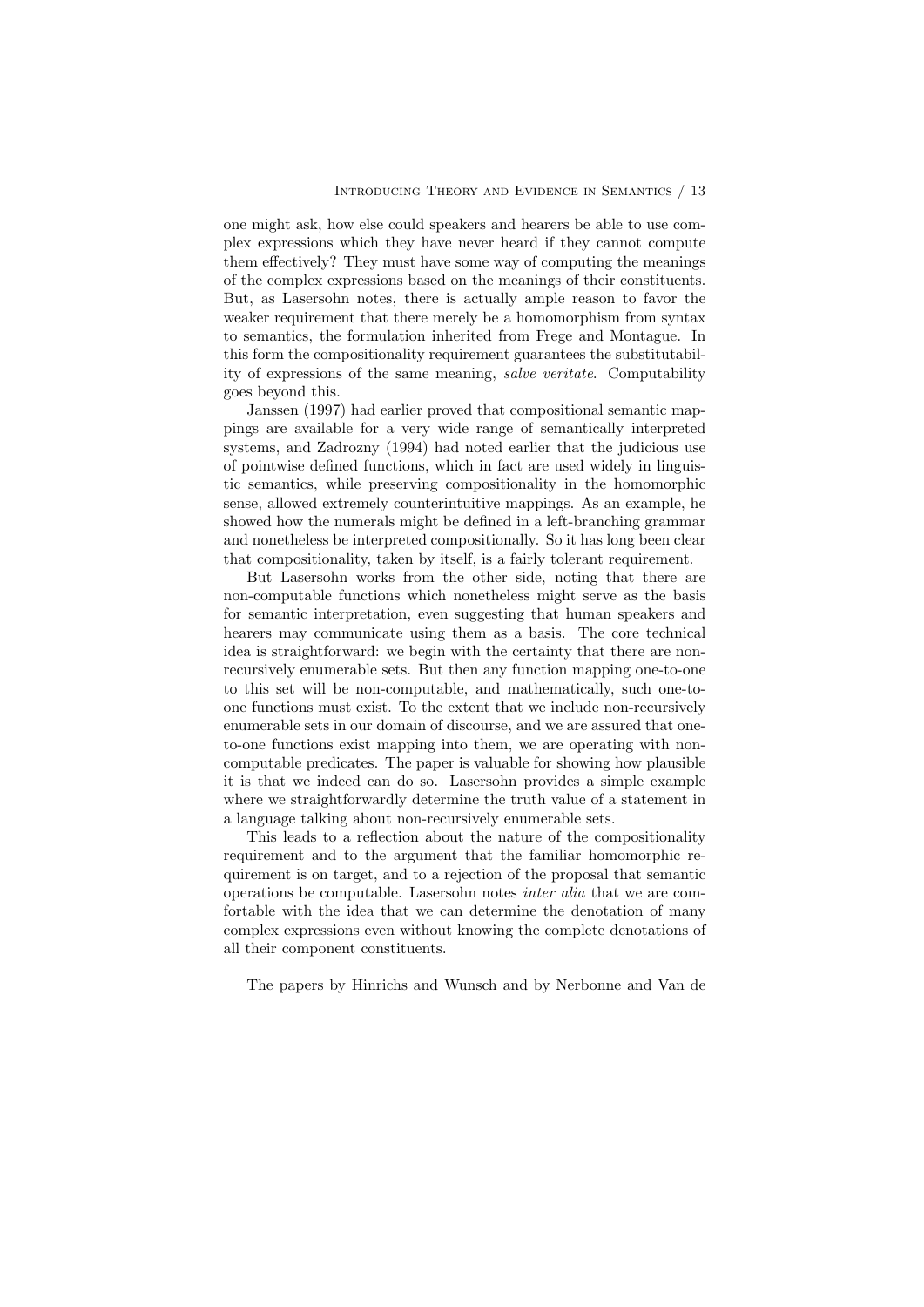Cruys consider semantic phenomena from a computational linguistics perspective (Nerbonne, 1996). These authors use statistical methods to induce semantic regularities from large text corpora. Erhard Hinrichs and Holger Wunsch's contribution, "Selectional Preferences for Anaphora Resolution", explores ways of extracting selectional restrictions from German text corpora for the task of computational anaphora resolution, i.e. the task of choosing the correct antecedent for a personal or reflexive pronoun in a discourse.

(11) The child munched on a cookie and smiled. It must have been {tasty/happy}.

Example (11) illustrates the importance of lexical semantics for this task. The pronoun *it* can potentially refer back to either the child or a cookie. The choice of antecedent depends crucially on the selectional restrictions of the predicate of the clause in which the pronoun appears: cookies can be tasty and children happy, but not vice versa.

While the importance of incorporating lexical semantics, particularly selectional restrictions, into anaphora resolution systems is generally recognized in computational linguistics, it is an open research question how this information can best be acquired by data-driven means.

Hinrichs and Wunsch apply latent semantic clustering (LSC), an unsupervised learning technique due to Rooth (1998), to two German newspaper corpora of radically different sizes: the manually annotated TüBa-D/Z treebank with  $27,125$  sentences and  $473,747$  lexical tokens and the automatically annotated TüPP- $D/Z$  corpus with approx. 11.5 million sentences and 204,661,513 lexical tokens. The purpose of this comparison is to determine the quantity of data that is required to obtain meaningful results by means of unsupervised methods such as LSC.

Hinrichs and Wunsch show that the LSC method can yield reliable verb clusters only for the very large corpora TüPP- $D/Z$  corpus. At the same time, automatic annotation of partial syntactic structure in combination with annotation of grammatical functions as in  $TiUPP-D/Z$ suffices for LSC methods, as long as the annotation is sufficiently accurate and contains relevant information about clause structure.

John Nerbonne and Tim Van de Cruys's contribution, "Quantitatively Detecting Semantic Relations: The Case of Aspectual Affinity", applies techniques from computational linguistics as well as from the statistics of dimension reduction to explore the degree to which aspect may be reflected in text. The investigation is inspired by the decades of work on temporal semantics by David Dowty and many more following him.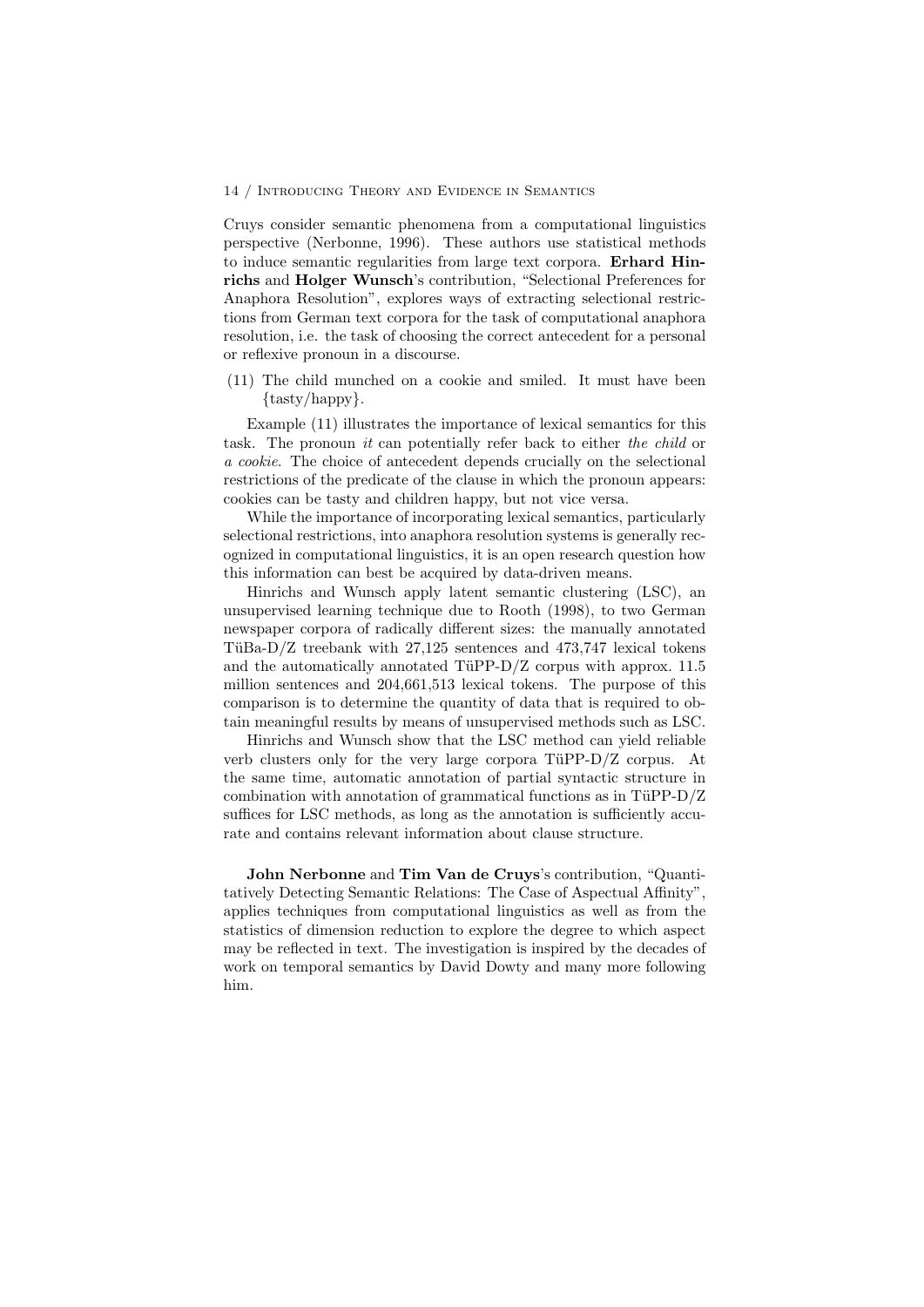'Aspect' refers to the temporal make-up of predications, and in particular to whether predications implicitly refer to a completion or not. Those referring to a completion are known as TELIC and the others as ATELIC. Scholars of aspect have long noted that aspect is not marked explicitly in many languages, including Dutch and English. Thus die and sing a song are telic while lie dying and (intransitive) sing are not. The former imply completions in a way that the latter do not. The importance of the aspectual distinction is reflected in some aspects of grammar, e.g. the meaning of the progressive, as well as some inferences that depend on aspect, e.g., those involving completion.

But aspectual distinctions are not unambiguously marked on each verb, nor are verbs partitioned neatly into a small set of aspectual classes. If we wish to detect the implicit aspectual class of each verb, we must be prepared to sift through larger amounts of material, enough so that underlying dispositions are reflected in some concrete co-occurrence patterns. The "aspectual affinity" mentioned in Nerbonne and Van de Cruys's title refers to the different preferences of telic vs. atelic verbs for different classes of adverbials of duration. In brief, the telic predications take place in, within a length of time, while the atelic predications last for a length of time. This sort of affinity is also not unambiguous, however, for reasons which the semantic literature has carefully documented, and which the paper briefly reviews. The problems are reflected in the fact that one and the same predication may appear with a telic or an atelic adverbial of duration.

Nerbonne and Van de Cruys, working on Dutch, exploit a parsed corpus of 500 million words of newspaper text (approximately 27 years of daily newspapers) in order to seek the tell-tale affinities that should distinguish verbs that tend to be used to make telic as opposed to atelic publications. They build in this on the work of their colleagues in Groningen, Gertjan van Noord and Gosse Bouma, who have developed a dependency-based parser which assigns the correct dependencies in a little more than 90% of the cases (Beek et al., 2002). But the full corpus was parsed automatically and thus includes both the 90% that was parsed correctly as well as the 10% that was not.

The authors extract all the instance of clauses which include adverbials of duration by essentially listing all the prepositions which head such adverbials. They collect these into a large frequency table in which each row represents the main verb and each column the adverbial sort. The cells then represent the frequency with which the (column) adverbial occurred with the (row) head. They apply a two-dimensional version of factor analysis (singular value decomposition) in order to extract the most general affinities. While the authors are not satisfied with the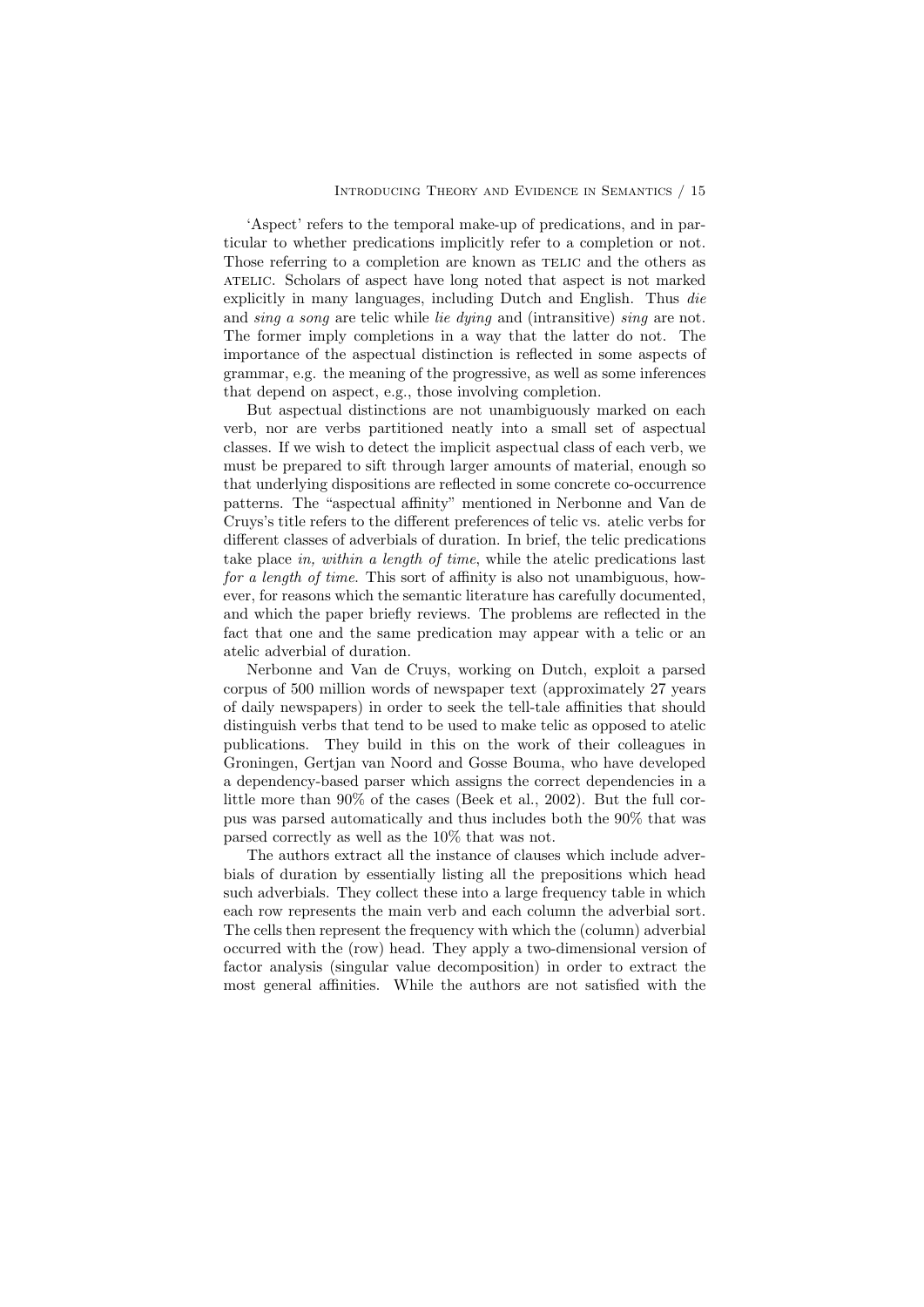degree to which aspectual distinctions are reflect in the results, they interestingly point out association strengths of some verbs with durational adverbials that appear to reflect tendencies of use rather than aspectual affinities.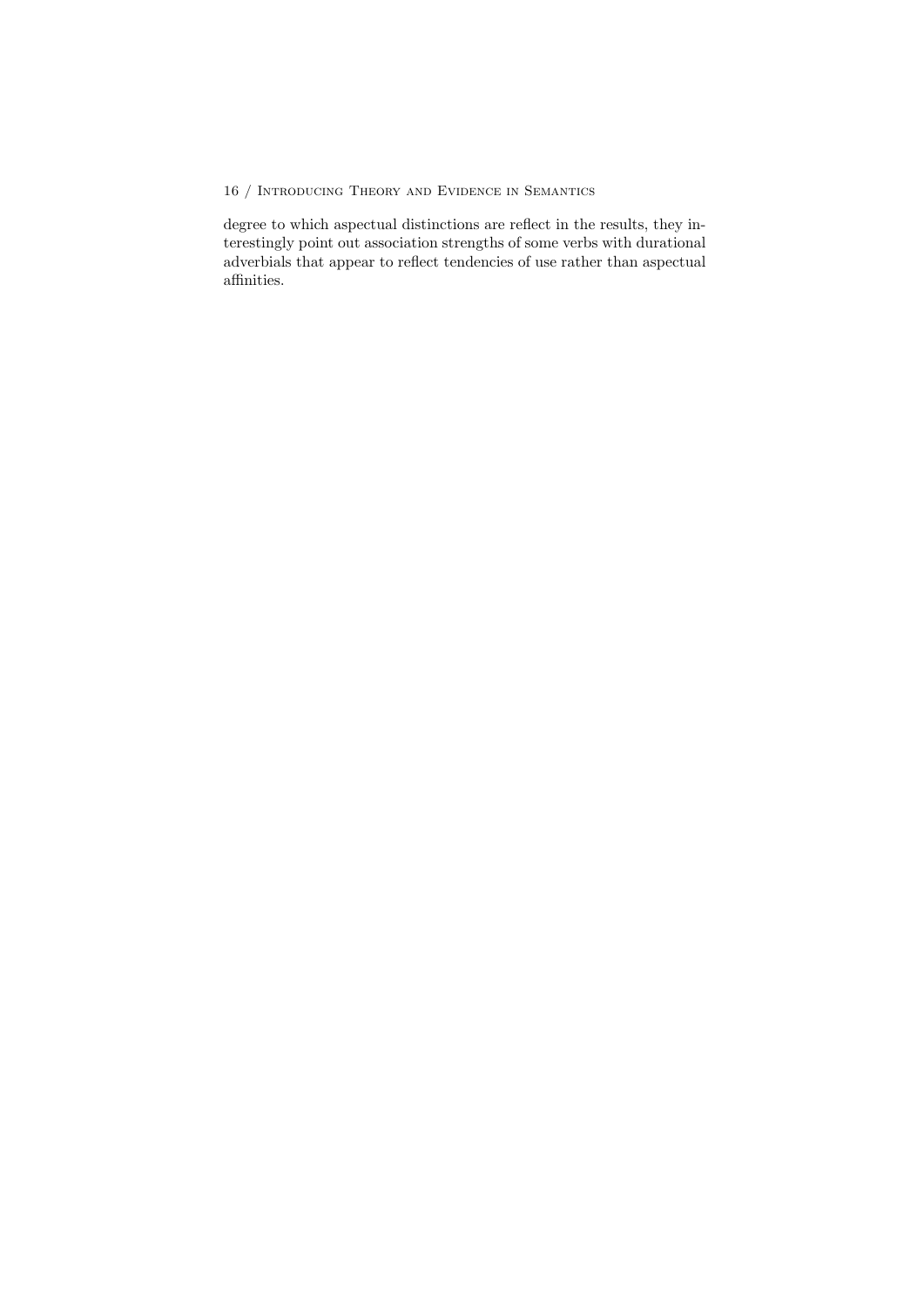# Bibliography

- Abbott, Barbara. 2006. Linguistic solutions to philosophical problems. Paper given at the annual meeting of the Pacific APA, Portland, March, 2006.
- Aronoff, Mark. 1994. Morphology by itself: Stems and Inflectional Classes. Cambridge: MIT Press.
- Barker, Chris and Chung-Chieh Shan. 2006. Types as graphs: Continuations in type logical grammar. *Journal of Logic, Language and* Information 15(4):331–370.
- Beek, Leonoor van der, Gosse Bouma, and Gertjan van Noord. 2002. Een brede computationele grammatica voor het Nederlands. Nederlandse Taalkunde 7(4):353–374.
- Dowty, David. 1972. Studies in the Logic of Verb Aspect and Time Reference in English. Ph.D. thesis, University of Texas.
- Dowty, David. 1979. *Word Meaning and Montague Grammar*. Dordrecht: Reidel.
- Dowty, David. 1982. Grammatical relations and Montague Grammar. In P. Jacobson and G. K. Pullum, eds., The Nature of Syntactic Representation, pages 79–130. Dordrecht: Reidel.
- Dowty, David. 1985. On recent analyses of the semantics of control. Linguistics and Philosophy 8(3):291–331.
- Dowty, David. 1988. Type raising, functional composition, and nonconstituent conjunction. In R. Oehrle, E. Bach, and D. Wheeler, eds., Categorial Grammars and Natural Language Structures, pages 153– 197. Dordrecht: Reidel.
- Dowty, David. 1991. Thematic proto-roles and argument selection. Language 67(3).
- Dowty, David. 2000. 'The Garden Swarms with Bees' and the fallacy of 'Argument Alternation'. In Y. Ravin and C. Leacock, eds., Polysemy.

17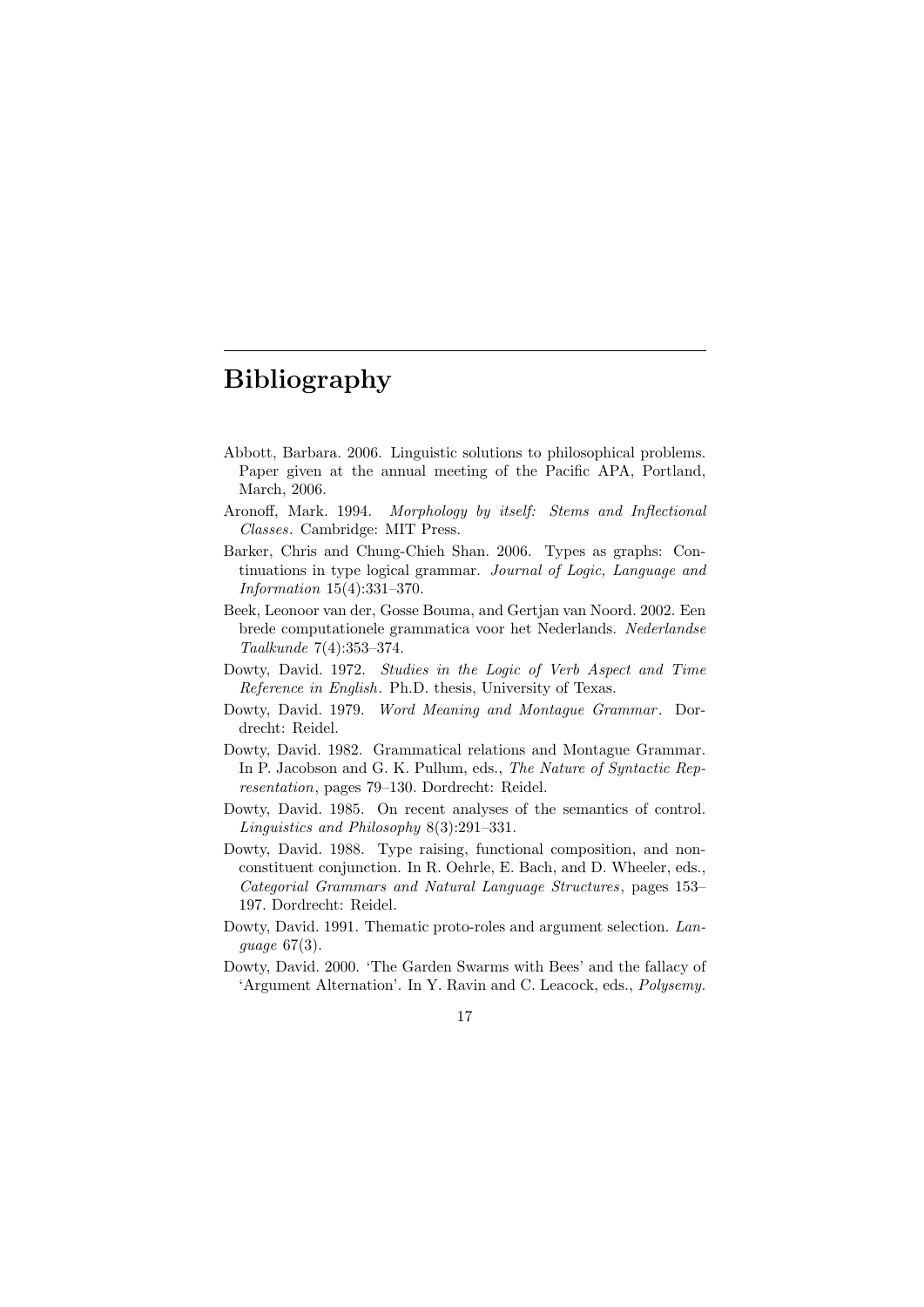#### 18 / BIBLIOGRAPHY

Theoretical and Computational Approaches, pages 111–128. Oxford: Oxford University Press.

- Dowty, David. 2007. Compositionality as an empirical problem. In C. Barker and P. Jacobson, eds., Direct Compositionality, pages 23– 101. Oxford: Oxford University Press.
- Dowty, David and Pauline Jacobson. 1991. Infinitival questions. Unpublished manuscript for a talk delivered in colloquia at The University of California at Santa Cruz and Cornell University. The Ohio State University and Brown University.
- Dowty, David R. 1986. The effects of aspectual class on the temporal structure of discourse: Semantics or pragmatics? Linguistics and Philosophy 9(1):37–61.
- Groenendijk, Jeroen and Martin Stokhof. 1997. Questions. In J. van Benthem and A. ter Meulen, eds., *Handbook of Logic and Language*, chap. 19, pages 1055–1124. Amsterdam: Elsevier Science/MIT Press.
- Jackendoff, Ray. 1972. Semantic Interpretation in Generative Grammar . Cambridge, MA: MIT Press.
- Jacobson, Pauline. 1999. Towards a variable-free semantics. Linguistics and Philosophy 22:117–184.
- Janssen, Theo. 1997. Compositionality. In J. van Benthem and A. ter Meulen, eds., Handbook of Logic and Language, pages 417–473. Cambridge: MIT Press.
- Krifka, Manfred. 2002. Be brief and vague! And how bidirectional optimality theory allows for Verbosity and Precision. In D. Restle and D. Zaefferer, eds., Sounds and Systems. Studies in Structure and Change. A Festschrift for Theo Vennemann, pages 439–458. Berlin: Mouton de Gruyter.
- Lewis, David K. 1979. Attitudes de dicto and de se. The Philosophical Review 88:513–543.
- Nerbonne, John. 1996. Computational semantics—linguistics and processing. In S. Lappin, ed., Handbook of Contemporary Semantic Theory, pages 459–82. London: Blackwell Publishers.
- Plotkin, G. D. 1975. Call-by-name, call-by-value and the  $\lambda$ -calculus. Theoretical Computer Science 1:125–159.
- Portner, Paul. 1997. The semantics of mood, complementation, and conversational force. Natural Language Semantics 5(2):167–212.
- Rooth, Mats. 1998. Two-dimensional clusters in grammatical relations. In M. Rooth, S. Riezler, D. Prescher, S. Schulte im Walde, G. Carroll, and F. Beil, eds., Inducing Lexicons with the EM Algorithm, vol. 4.3 of AIMS, pages 7–24. Universität Stuttgart.